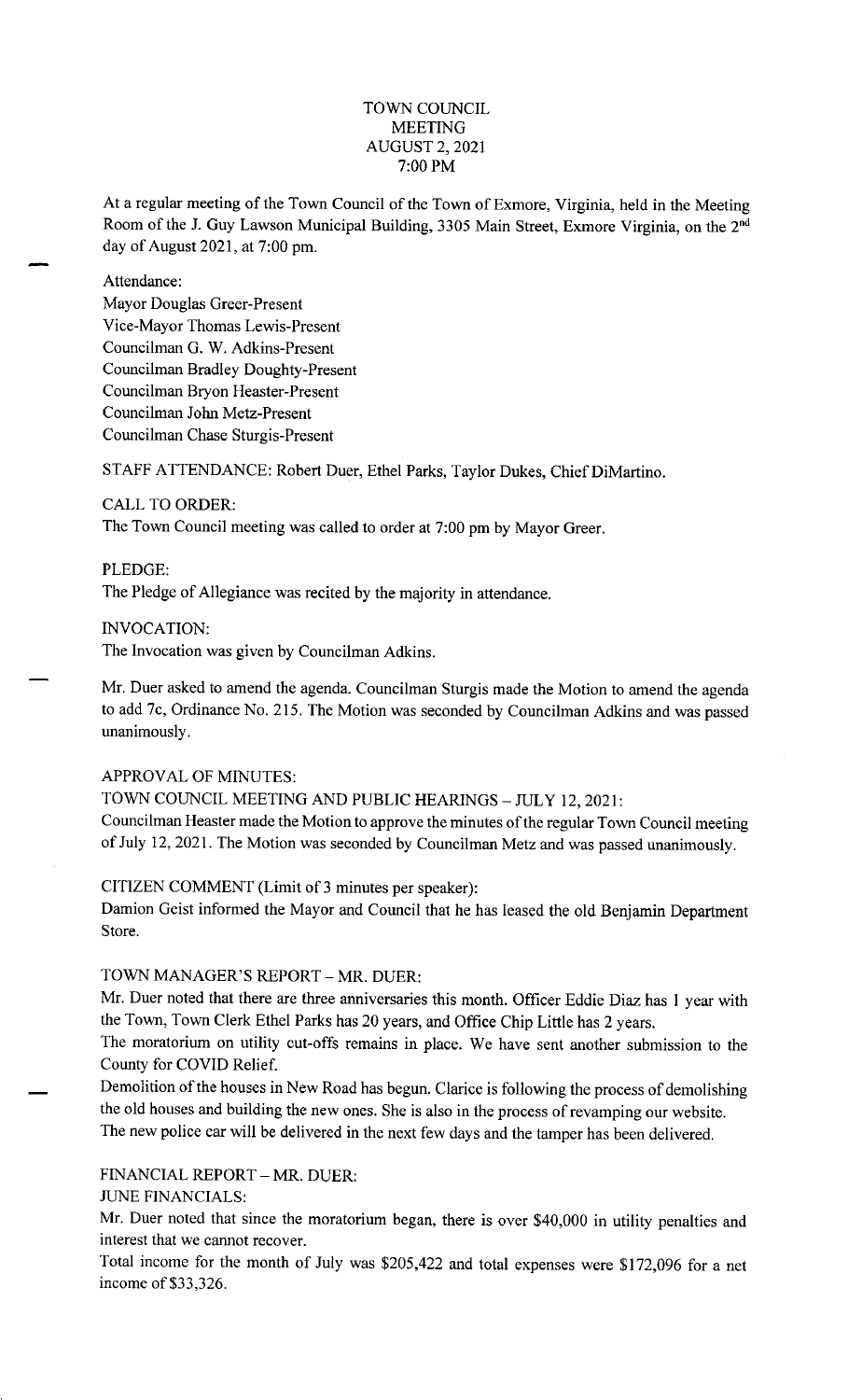## NEW BUSINESS:

#### GPS LOCATOR AND GIS SOFTWARE:

Mr. Dukes asked the Mayor and Council to authorize him to purchase a GPS locator and GIS software. He explained that engineering firms charge approximately \$250 per hour to locate water and sewer lines. He said that we could purchase the locator and software for approximately \$2,000 and train one of our employees to do the job. It was the general consensus of the Council to purchase the locator and software.

## FUNDING FOR NEW POLICE CAR:

Mr. Duer noted that the new police car will be delivered soon. He said that the car will be paid for out of the Capital Improvement Fund. .

## UPDATE ORDINANCE NO. 215:

Chief DiMartino said that Ordinance No. 215 is an update to Ordinance No. I 12. He noted that the ordinance allows the Town to receive traffic fines. Councilman Sturgis made the Motion to adopt Ordinance No. 215. The Motion was seconded by Councilman Doughty and was passed unanimously.

#### OLD BUSINESS:

## UPDATE ON SEWER PROJECT - MR. DUER AND MR. DUKES:

Mr. Dukes noted that they will start the design of the sewer system so it can go out for bid. He said that the cost of the design is \$969,227. Councilman Sturgis noted a few details that may need to be changed. After brief discussion, Councilman Sturgis made the Motion to authorize Mr. Duer and Mr. Dukes to move forward with the design process of the sewer system with a cap of \$1,000,000. The Motion was seconded by Vice-Mayor Lewis and was passed unanimously.

#### GRINDER PUMP AGREEMENT, SYSTEM PROTECTION MEASURES:

Mr. Duer noted that we need to get the agreements out to property owners very soon. Councilmen Sturgis and Heaster noted several parts of the agreement that need to be changed.

#### UPDATE ON VDEQ LOAN:

Mr. Duer reported that we received over \$300,000 in principal forgiveness. He said that we are 2.5 to 3.5 million dollars short from what we need. We have not heard from the EDA or the USDA about our grant applications as yet.

UPDATE ON OTHER LOANS: Previously reported.

## POLICE REPORT - CHIEF DIMARTINO:

Chief DiMartino said that all the ofñcers are doing well and staying busy. He noted that there were 2 reportable crashes in July. Officer Diaz will be attending Crisis Intervention Training in September. There was some discussion about vehicles parking too close to street corners and it is hard to see oncoming traffic if you are coming out of one of the side streets. Chief DiMartino said that he would reach out to VDOT about the yellow curb markings.

#### PUBLIC WORKS REPORT - MR. DUKES:

#### WATER/SEWER/ZONING

Mr. Dukes noted that all the Public Works crew are doing well. He said that demolition of some houses in New Road started today to ready the properties for 6 new homes.

Mr. Duer noted that they will be purchasing jump starters with the Safety Grant this year.

## CITIZEN COMMENT (Limit of 3 minutes per speaker):

Clarice MacGarvey reported that the new website should be ready in a few weeks